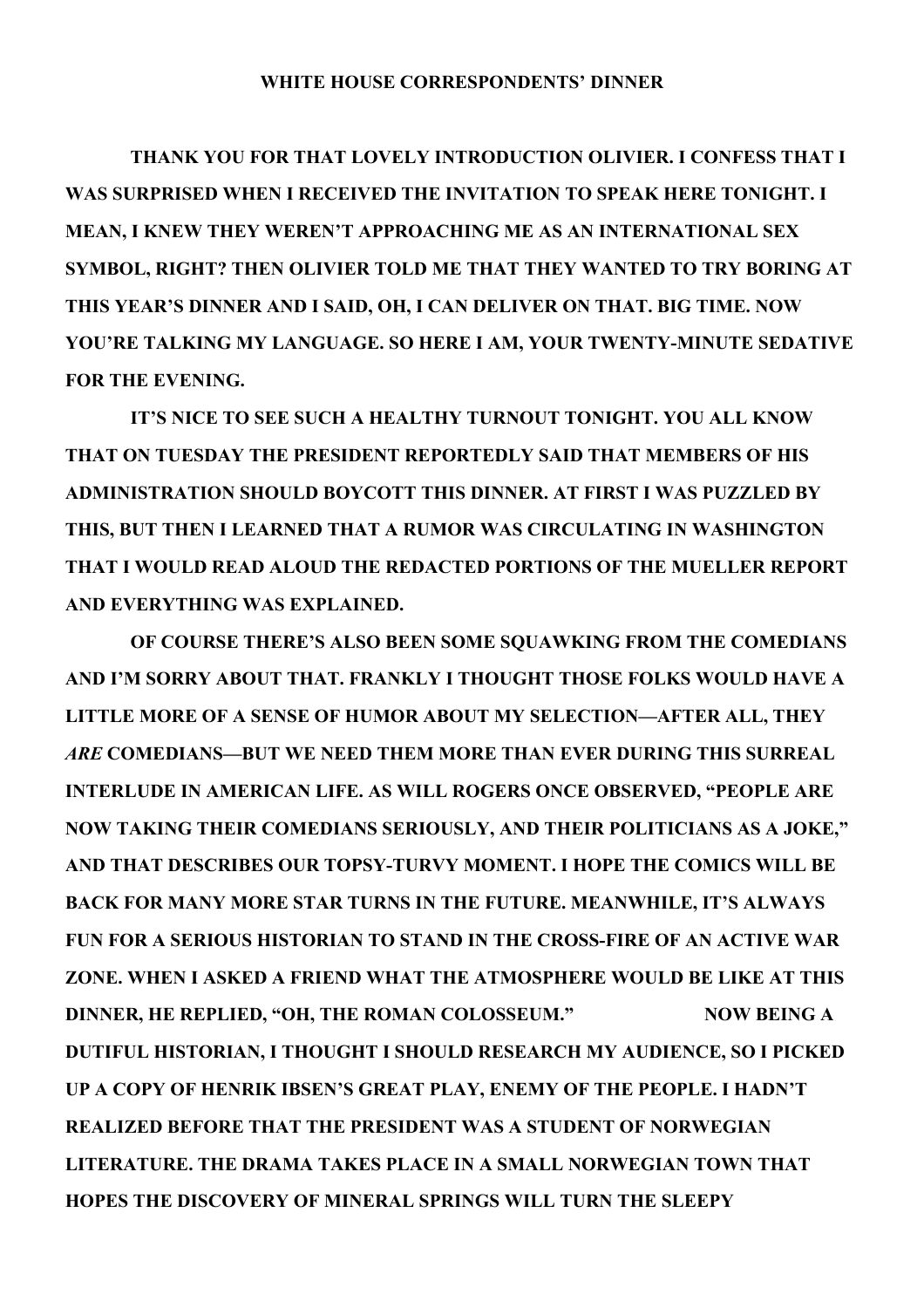**BACKWATER INTO A THRIVING SPA. THEN THE HERO OF THE PLAY, DR. THOMAS STOCKMANN, DISCOVERS THAT THE MIRACULOUS SPRINGS ARE POLLUTED AND BREEDING TYPHOID AND OTHER DISEASES. IN HIS NAIVETE, HE IMAGINES THAT THE TOWNSPEOPLE WILL APPLAUD HIM FOR SAVING THEM FROM CALAMITY. THEN HE DISCOVERS THAT TRUTH IS A POLITICAL COMMODITY DEFINED BY THE TOWN'S BUSINESS INTERESTS AND HE'S PERSECUTED FOR TRUTH-TELLING. HIS HOUSE IS STONED, HIS WINDOWS ARE SHATTERED, AND ANGRY MOBS BRAND HIM, YES, AN ENEMY OF THE PEOPLE. SO THE NEXT TIME YOU'RE DUBBED AN ENEMY OF THE PEOPLE, PLEASE THINK OF THE TERM IN THE NORWEGIAN SENSE AND WEAR IT AS A BADGE OF HONOR.** 

 **I'M DELIGHTED TO MAKE A SPIRITED CASE TONIGHT FOR THE FIRST AMENDMENT. WE NOW HAVE TO FIGHT HARD FOR BASIC TRUTHS WE ONCE TOOK FOR GRANTED. WE GATHER HERE IN PERFECT SECURITY BECAUSE OF A LITTLE PIECE OF PARCHMENT CALLED THE BILL OF RIGHTS THAT HAS ACQUIRED THE STATUS OF AMERICAN SCRIPTURE. IN THE LAST ANALYSIS,**

**THAT PAPER BARRIER STANDS BETWEEN A FREE PRESS AND EXECUTIVE TYRANNY. ITS AUTHOR, JAMES MADISON, WAS A TINY, OFTEN SICKLY MAN, WHO PROBABLY WOULDN'T HAVE GOTTEN PAST THE BOUNCERS IN THIS BALLROOM AND WHOSE LOW VOICE WOULD SCARCELY HAVE PROJECTED FROM THIS PODIUM.**

 **SO FERVENTLY DID MADISON BELIEVE IN THESE TEN AMENDMENTS THAT HE DIDN'T WANT THEM TACKED ON TO THE END OF THE CONSTITUTION, AS AN AFTERTHOUGHT, BUT WOVEN STRAIGHT INTO THE ORIGINAL TEXT. OF THOSE TEN LANDMARK AMENDMENTS, MADISON CONSIDERED THE FIRST INDISPENSABLE. LIKE ALL OUR FOUNDERS, HE REGARDED A FREE PRESS AS THE CORNERSTONE OF DEMOCRACY. AS JEFFERSON FAMOUSLY SAID, IF FORCED TO CHOOSE BETWEEN A GOVERNMENT WITHOUT NEWSPAPERS, OR NEWSPAPERS WITHOUT A GOVERNMENT, HE WOULD UNHESITATINGLY PREFER THE LATTER.**

 **THE FIRST AMENDMENT WASN'T WRITTEN FOR THE EXCLUSIVE USE OF SAINTS AND CHOIRBOYS, NOR WAS IT GRANTED ONLY ON GOOD BEHAVIOR. AS MARK TWAIN NOTED, RUEFULLY, THE RIGHT TO STUPIDITY IS PROTECTED BY THE U.S. CONSTITUTION. THAT BECAME PATENTLY CLEAR DURING GEORGE WASHINGTON'S FIRST TERM IN OFFICE. AS BEST I CAN TELL, WASHINGTON**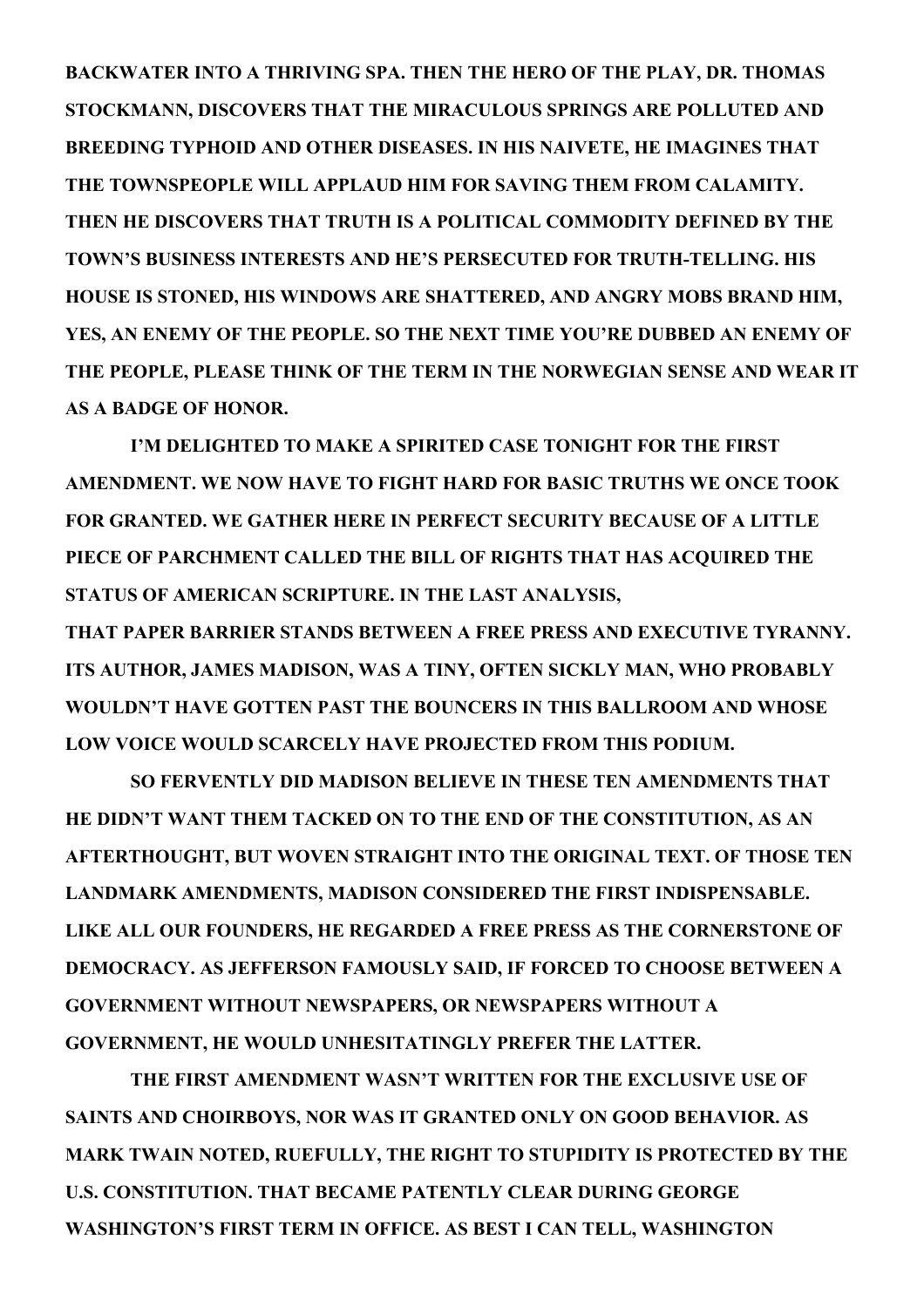**COMMITTED ONLY ONE MAJOR BLUNDER AS PRESIDENT: HE FAILED TO PUT HIS NAME ON MOUNT VERNON AND THEREBY**

**BUNGLED AN EARLY OPPORTUNITY AT BRANDING. CLEARLY DEFICIENT IN THE ART OF THE DEAL, THE POOR MAN HAD TO SETTLE FOR THE LOWLY TITLE OF FATHER OF HIS COUNTRY.**

 **THE PRESS OF THE EARLY REPUBLIC WAS AS FEROCIOUSLY PARTISAN AS ANYTHING WE SEE TODAY. IN THAT GOLDEN AGE OF CHARACTER ASSASSINATION, WRITERS MURDERED REPUTATIONS WHILE HIDING BEHIND ROMAN PSEUDONYMS. WASHINGTON BECAME THE VICTIM OF PREPOSTEROUS SLANDER WHEN THE OPPOSITION PRESS SAID HE'D BEEN A BRITISH SECRET AGENT DURING THE REVOLUTIONARY WAR. OBVIOUSLY THE BRITISH HAD GOTTEN A LOUSY RETURN ON THEIR INVESTMENT.**

 **SOME OF THE MOST BLISTERING ATTACKS AGAINST WASHINGTON CAME FROM AN UNEXPECTED SOURCE. HIS SECRETARY OF STATE, THOMAS JEFFERSON, HAD HIRED A POET NAMED PHILIP FRENEAU AS STATE DEPARTMENT TRANSLATOR. NOW FRENEAU WAS PERFECTLY QUALIFIED FOR THE TRANSLATOR JOB EXCEPT FOR ONE SMALL DETAIL: HE KNEW ONLY A SINGLE FOREIGN LANGUAGE. IN TRUTH, JEFFERSON HAD RECRUITED HIM TO FOUND A PARTY ORGAN CALLED THE NATIONAL GAZETTE THAT WOULD PUBLISH SLASHING BROADSIDES AGAINST THE VERY PRESIDENT JEFFERSON SERVED. FRENEAU PERFORMED HIS TASK WITH SUCH MALICIOUS GUSTO THAT HE DROPPED OFF COPIES OF HIS INCENDIARY PAPER ON WASHINGTON'S DOORSTEP EVERY DAY.**

 **IT'S HARD TO CONVEY THE ANGUISH THAT SEIZED WASHINGTON'S MIND AS HE REELED FROM PRESS CRITICISM. ONE DAY FRENEAU PRINTED A CARTOON SHOWING WASHINGTON BEHIND BEHEADED A LA LOUIS XVI. IN HIS DIARY JEFFERSON RECORDED WASHINGTON'S TOWERING RAGE: "THE PRESIDENT WAS MUCH INFLAMED, GOT INTO ONE OF THOSE PASSIONS WHEN HE CANNOT COMMAND HIMSELF" AND SAID "THAT** *RASCAL FRENEAU* **SENT HIM 3 OF HIS PAPERS EVERY DAY, AS IF HE THOUGHT HE WOULD BECOME THE DISTRIBUTOR" OF THEM. A VERY 18TH CENTURY FORM OF CHUTZPAH, EH?**

 **BUT DESPITE THIS EXTREME PROVOCATION, WASHINGTON ALWAYS**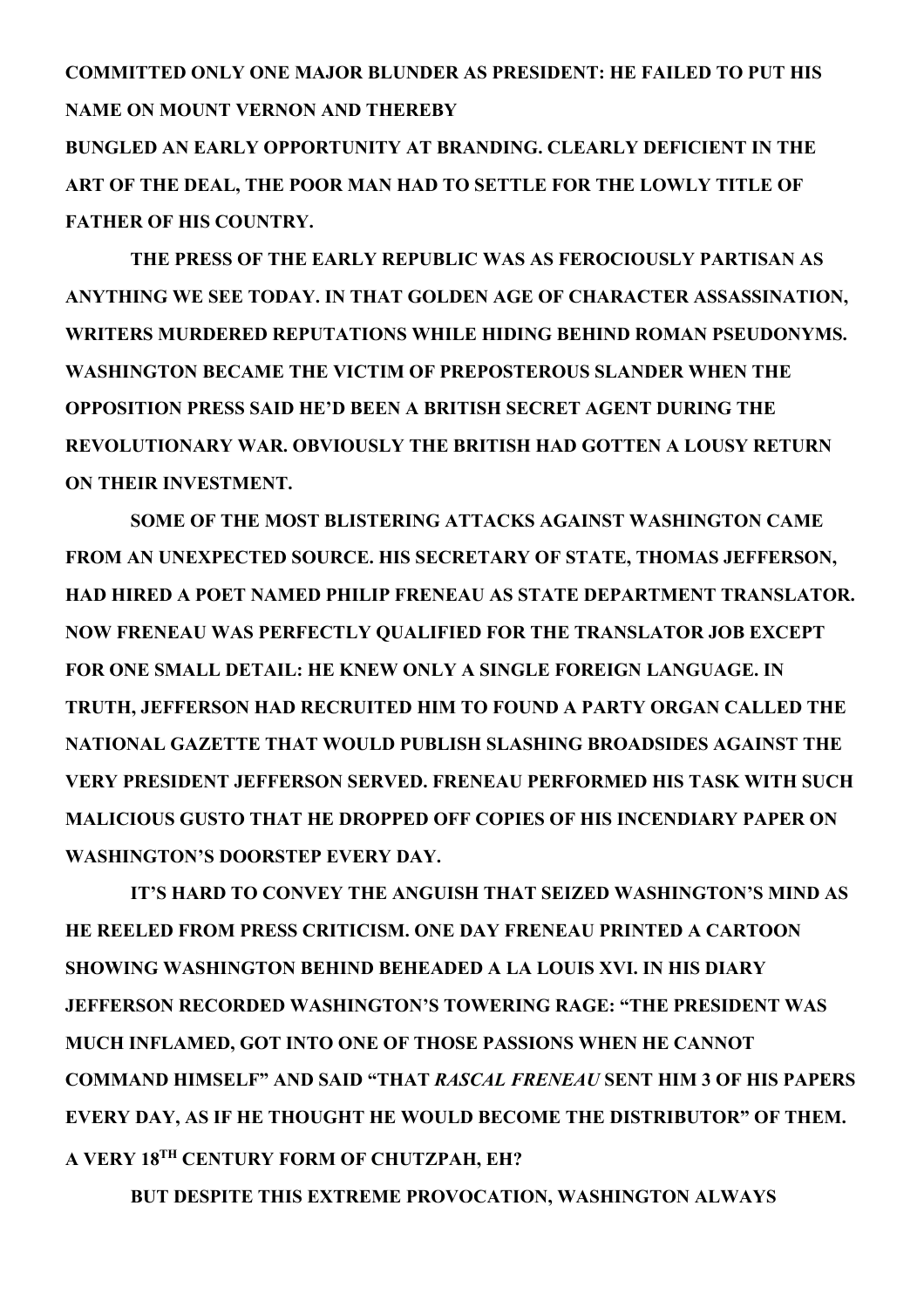**HONORED THE FIRST AMENDMENT, SAYING SUCH EVILS "MUST BE PLACED IN OPPOSITION TO THE INFINITE BENEFITS RESULTING FROM A FREE PRESS." LIKE EVERY FUTURE PRESIDENT, WASHINGTON FELT MALIGNED AND MISUNDERSTOOD BY THE PRESS, BUT HE NEVER GENERALIZED THAT INTO A VENDETTA AGAINST THE INSTITUTION. IN FACT, WHEN HE WROTE HIS FAREWELL ADDRESS, HE NEVER DELIVERED IT IN PERSON, BUT HAD IT PUBLISHED IN THE NEWSPAPERS FOR READERS TO DIGEST. MY MAIN THEME HERE TONIGHT IS THAT RELATIONS BETWEEN PRESIDENTS AND THE PRESS ARE INEVITABLY TOUGH AND ALMOST ALWAYS ADVERSARIAL, BUT THEY DON'T NEED TO BE STEEPED IN VENOM.** 

 **OUR FOUNDERS WERE HIGHLY LITERATE PEOPLE AND NONE MORE SO THAN ALEXANDER HAMILTON, AN IMMIGRANT WHO ARRIVED, THANK GOD, BEFORE THE COUNTRY WAS FULL. I DON'T KNOW WHY THEY LET HIM IN. CLEARLY SOMEBODY SLIPPED UP AT THE SOUTHERN BORDER. YOU KNOW, HAMILTON WAS A HUMAN WORD MACHINE. WHEN COLUMBIA UNIVERSITY PRESS PUBLISHED 27 THICK VOLUMES OF HIS PAPERS, THE EDITOR JOKED THAT HE WANTED TO DEDICATE THE ENTIRE VOLUMINOUS EDITION TO "AARON BURR, WITHOUT WHOSE COOPERATION THIS PROJECT WOULD NEVER HAVE BEEN COMPLETED." HAMILTON HAD A FLOURISHING CAREER AS A JOURNALIST AS WELL AS A GOVERNMENT OFFICIAL, FOUNDING THE NEW YORK POST LONG BEFORE ITS PAGE SIX INCARNATION.**

 **WHEN WRITING THE FEDERALIST PAPERS, HAMILTON CRANKED OUT AS MANY AS FIVE OR SIX ESSAYS PER WEEK AND THIS, MIND YOU, WITH A FULL-TIME LEGAL PRACTICE. HE WOULD BE SCRIBBLING THE FINAL SENTENCES OF AN ESSAY AS THE PRINTER WAITED IN HIS OUTER OFFICE, READY TO RUSH THE LATEST INSTALLMENT INTO PRINT. AFTER LEAVING AS FIRST TREASURY SECRETARY, HAMILTON DEFENDED IN THE PRESS A MAJOR TREATY WITH ENGLAND. HE WROTE ONE SET OF ESSAYS UNDER THE PEN NAME CAMILLUS, THEN LAUNCHED A SECOND SERIES UNDER THE PEN NAME PHILO CAMILLUS. NOW PHILO CAMILLUS HEAPED EXTRAVAGANT PRAISE ON CAMILLUS AND BOTH CAMILLUS AND PHILO CAMILLUS, FOR SOME REASON, WERE RAPTUROUS IN THEIR ADORATION FOR THE FORMER TREASURY SECRETARY, ONE ALEXANDER HAMILTON.** 

 **DURING THE ADMINISTRATION OF JOHN ADAMS, THE COUNTRY LURCHED**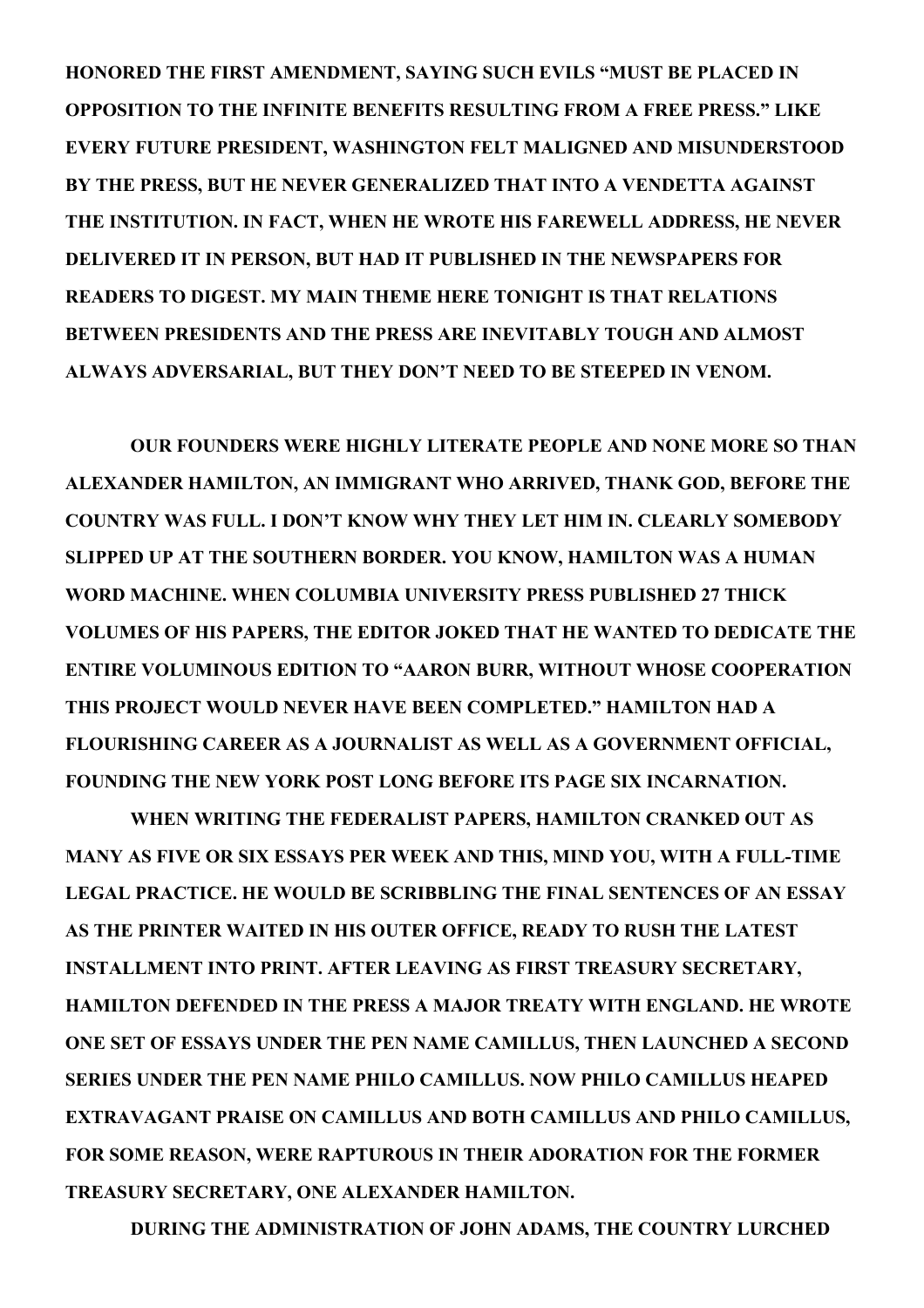**INTO A PERIOD OF REACTION AMID A WAR SCARE WITH FRANCE AND RAMPANT FEAR OF FOREIGNERS. CONGRESS ENACTED THE INFAMOUS ALIEN AND SEDITION ACTS, WHICH MADE IT A CRIME FOR JOURNALISTS TO WRITE ABOUT THE PRESIDENT IN A SCANDALOUS OR MALICIOUS FASHION. AT THIS DARK MOMENT, JEFFERSON, WITH HIS SERENE FAITH IN THE PEOPLE, PROPHESIED, "WITH A LITTLE PATIENCE...WE SHALL SEE THE REIGN OF WITCHES PASS, THEIR SPELLS DISSOLVE." LET IT BE NOTED THAT BECAUSE OF HIS ANTI-PRESS RECORD, JOHN ADAMS NOT ONLY LOST HIS REELECTION CAMPAIGN IN 1800, BUT HIS JEFFERSONIAN OPPONENTS REIGNED SUPREME FOR THE NEXT QUARTER CENTURY. CAMPAIGNS AGAINST THE PRESS DON'T GET YOUR FACE CARVED INTO THE ROCKS OF MOUNT RUSHMORE FOR WHEN YOU CHIP AWAY AT THE PRESS, YOU CHIP AWAY AT OUR DEMOCRACY. THE TRIBUNAL OF HISTORY DOES NOT DEAL LENIENTLY WITH PRESIDENTS WHO PUNISH THE PRESS.**

 **PEOPLE SAY THAT WE'RE NOW FIGHTING FOR THE SOUL OF AMERICA. BUT, FOLKS, WE'VE** *ALWAYS* **BEEN FIGHTING FOR THE SOUL OF AMERICA. WE"VE** *ALWAYS* **FALLEN SHORT OF THE HALLOWED IDEALS ENSHRINED IN OUR FOUNDING DOCUMENTS. AMERICA HAS** *ALWAYS* **BEEN A WORK IN PROGRESS, A PERPETUAL JOURNEY, A FREEDOM RIDE WITH NO FINAL DESTINATION. AND IT FALLS TO EACH NEW GENERATION TO RENEW AND REDISCOVER OUR COUNTRY'S LOFY PROMISE. DR. MARTIN LUTHER KING, JR. SAID MEMORABLY THAT THE MORAL ARC OF THE UNIVERSE BENDS TOWARD JUSTICE, BUT IT NEVER DOES SO IN A SMOOTH OR UNBROKEN LINE.** 

1

 **OUR PRECIOUS REPUBLIC FEELS FRAGILE, EVEN PERISHABLE, AT THE MOMENT. I SHUDDER AT THE SHEER SAVAGERY TO WHICH WASHINGTON POLITICS HAS DESCENDED. BUT WE'VE ALSO SEEN THE WISDOM OF OUR CONSTITUTION AT WORK WITH A BOLDLY ASSERTIVE PRESS, AN INDEPENDENT JUDICIARY, AND A REJUVENATED CONGRESS PROVIDING CHECKS ON EXECUTIVE POWER. WE'RE BEING TESTED—FIERCELY TESTED—BUT I LIKE TO THINK THAT DECENCY WILL**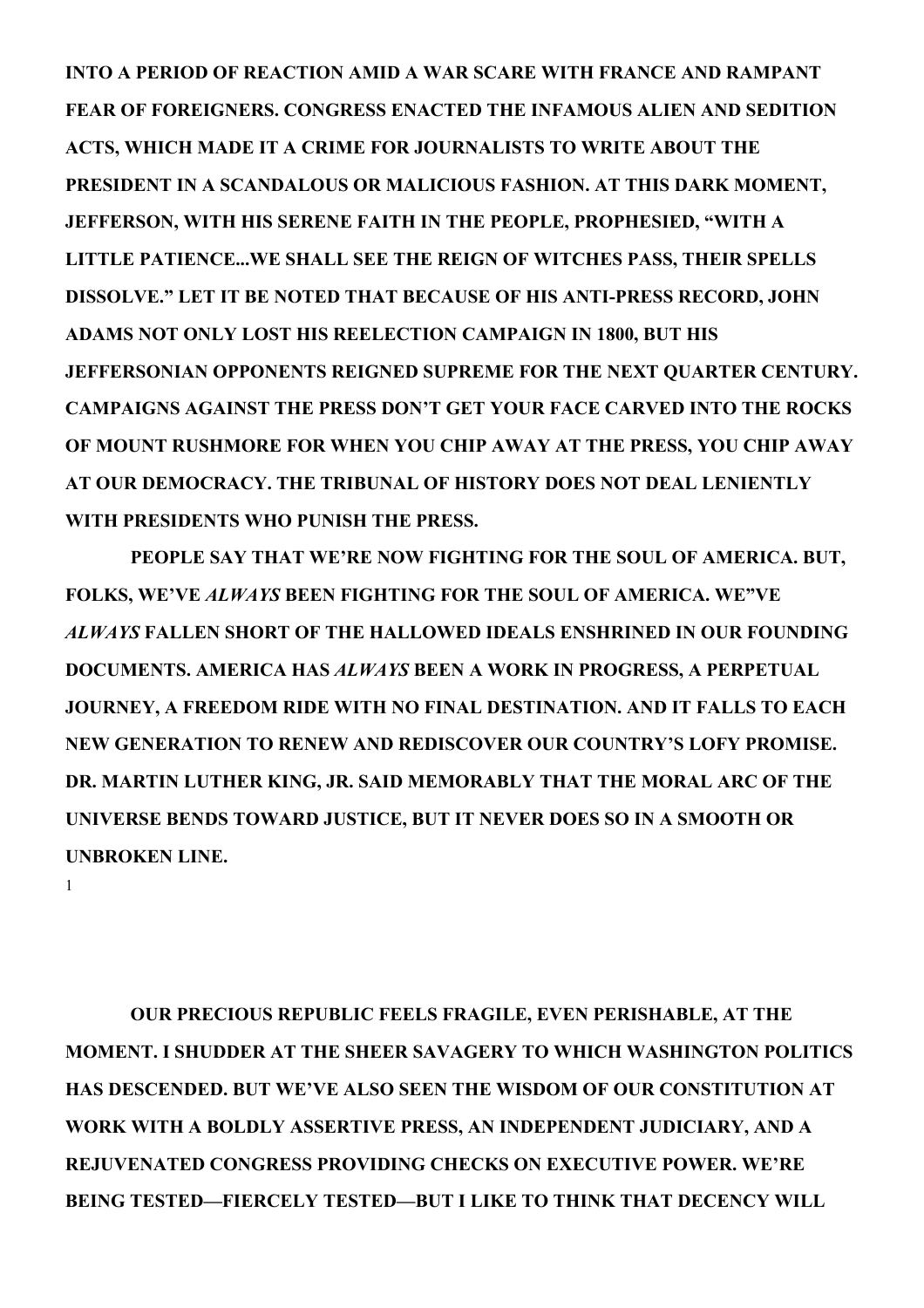**PREVAIL. HISTORY SHOWS THAT, IN THE SHORT RUN, THE AMERICAN PUBLIC CAN BE SWEPT UP IN ALL SORTS OF MISGUIDED AND WRONGHEADED THINGS—THINK SCOTTSBORO BOYS; THINK JAPANESE INTERNMENT CAMPS; THINK JOE MCCARTHY —BUT IN THE LONG RUN DEMOCRACY ENDURES.** 

 **DURING THE CIVIL WAR, WE BATTLED EACH OTHER NOT WITH BALLOTS, BUT WITH BATTALIONS. WE SLAUGHTERED 750,000 OF OUR FELLOW CITIZENS, MAIMING MILLIONS MORE. AMPUTEES HOBBLED THROUGH EVERY AMERICAN TOWN. TOWARDS THE END OF THAT BLOODY CONFLICT, A CHASTENED BUT STILL HOPEFUL ABRAHAM LINCOLN SAT AROUND A VIRGINIA CAMPFIRE WITH HIS CHIEF GENERAL, ULYSSES S. GRANT, AND HE QUOTED HIS SECRETARY OF STATE WILLIAM SEWARD AS SAYING, "THAT THERE WAS ALWAYS JUST ENOUGH VIRTUE IN THIS REPUBLIC TO SAVE IT; SOMETIMES NONE TO SPARE, BUT STILL ENOUGH TO MEET THE EMERGENCY." LIKE LINCOLN, I BELIEVE DEVOUTLY IN THAT SAVING REMNANT OF GRACE IN OUR COUNTRY. WE'VE FOUGHT HORRIFIC WARS, WEATHERED MASSIVE DEPRESSIONS, AND ENDED THE UNSPEAKABLE CRUELTY OF SLAVERY AND JIM CROW. AMERICA HAS ALWAYS BEEN GREAT, NOT WHEN IT BOASTED, NOT WHEN IT BLUSTERED, BUT WHEN IT ADMITTED ITS MISTAKES AND SOUGHT TO OVERCOME THEM.**

 **OKAY, LET ME MOVE ON TO THE PRESIDENT AND THE PRESS IN THE TWENTIETH CENTURY. BACK IN THE DAYS OF WILLIAM MCKINLEY, THERE WAS NO WHITE HOUSE PRESS ROOM, JUST A LONG TABLE FOR REPORTERS ON THE SECOND FLOOR. AS ONE JOURNALIST COMPLAINED, "IT'S PART OF THE UNWRITTEN LAW OF THE WHITE HOUSE THAT NEWSPAPERMEN SHALL NEVER APPROACH THE PRESIDENT AS HE PASSES...UNLESS HE HIMSELF STOPS AND TALKS TO THEM." A RATHER ROYAL CONCEPTION OF THE PRESIDENCY WITH NO SHOUTED QUESTIONS ALLOWED.**

 **IN THOSE MORE INNOCENT DAYS, REPORTERS STILL SHIELDED THE PRIVATE LIVES OF PRESIDENTS. LET ME TELL YOU HOW WARREN HARDING GOT THE REPUBLICAN NOMINATION IN 1920. PARTY BOSSES SUMMONED HM TO THE PROVERBIAL SMOKE-FILLED ROOM IN CHICAGO AND ASKED HIM POINT-BLANK IF HE HAD ANY DAMAGING PERSONAL ISSUES THEY SHOULD KNOW ABOUT. NOW HARDING, A MARRIED MAN, DRANK HEAVILY AND GAMBLED FREELY, HE'D HAD A**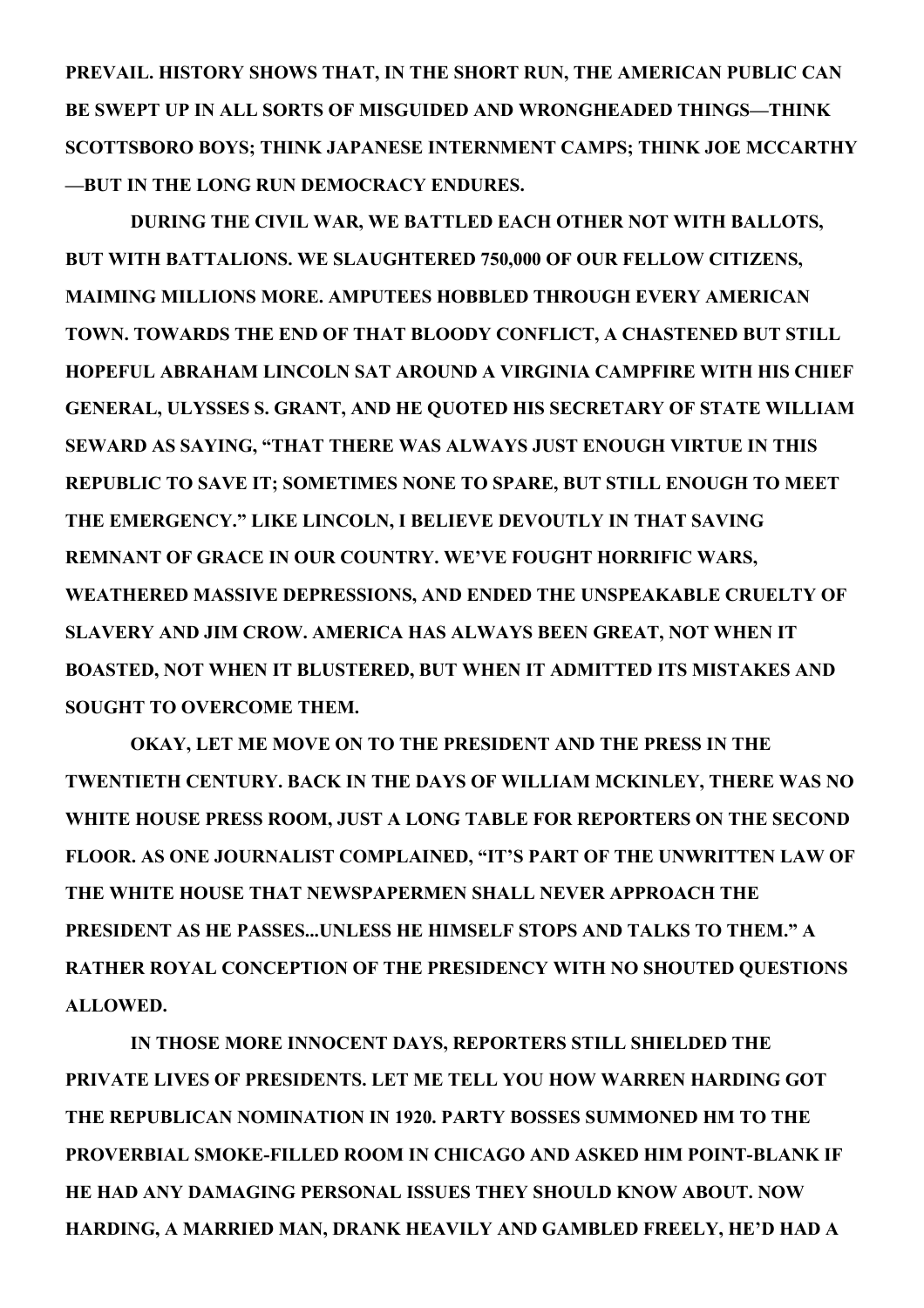**FIFTEEN-YEAR AFFAIR WITH HIS BEST FRIEND'S WIFE, AND HE HAD A MISTRESS AND AN ILLEGITIMATE BABY DAUGHTER RIGHT THERE IN CHICAGO. IN FACT, HIS YOUNG MISTRESS SAT IN THE BALCONY OF THE CONVENTION HALL, ENJOYING THE SPEECHES. BUT HARDING ASSURED THE PARTY BOSSES THAT HE COULDN'T THINK OF A SINGLE PERSONAL PROBLEM TO WORRY ABOUT. OF COURSE THE PRESS CORPS WOULD GROW BIGGER AND MORE INTRUSIVE AS THE CENTURY PROGRESSED AND RELATIONS WITH THE WHITE HOUSE WOULD GROW EVER MORE ACRIMONIOUS.**

 **EVEN THOUGH IT MAY SEEM WISTFUL AND NAIVE AND A TOUCH QUIXOTIC, I WOULD LIKE TO KEEP ALIVE TONIGHT THE FADING MEMORY OF MORE CIVILIZED DEALINGS BETWEEN CHIEF EXECUTIVES AND THE NEWS MEDIA. CALL IT A MUSEUM OF PRESIDENTIAL DECORUM. AT THIS CONFRONTATIONAL MOMENT IN AMERICAN POLITICS, WE MUST RECALL THAT CIVILITY HAS BEEN AN ESSENTIAL LUBRICANT IN OUR DEMOCRATIC CULTURE AND THAT OUR BEST PRESIDENTS HAVE HANDLED THE PRESS WITH WIT, GRACE, CHARM, CANDOR, AND EVEN HUMOR.**

 **AFTER MCKINLEY'S WOODEN FORMALITY, TEDDY ROOSEVELT PROVED A VIRTUOSO IN DEALING WITH THE PRESS. THE PROLIFIC AUTHOR OF 45 VOLUMES, HE DEVOURED A BOOK A DAY IN THE WHITE HOUSE AND RETAINED ALL OF THEM. ONE NOVELIST WHO BROUGHT A NEW WORK TO DINNER WAS AMAZED THAT THE PRESIDENT HAD READ IT BY BREAKFAST THE NEXT MORNING. SUCH A LITERATE PRESIDENT ENJOYED A NATURAL AFFINITY WITH THE PRESS CORPS. HE DEVISED A MIDDAY RITUAL CALLED THE 'BARBER'S HOUR' IN WHICH REPORTERS WOULD CLUSTER AROUND HIM AS HE WAS BEING SHAVED. THE BABBLING PRESIDENT WOULD SPOUT A NEVER-ENDING STREAM OF OPINIONS WHILE HIS POOR BARBER, BOBBING AND WEAVING WITH HIS RAZOR, GAMELY TRIED TO SHAVE HIM WITHOUT SLITTING THE PRESIDENTIAL THROAT.**

 **WHEN CALVIN COOLIDGE WAS PRESIDENT IN THE 1920S, HE INAUGURATED THE FIRST REGULARLY SCHEDULED PRESS CONFERENCES. REPORTERS HAD TO FILE THEIR QUESTIONS IN ADVANCE AND SILENT CAL SAT STIFFLY BEHIND HIS DESK, WORKING HIS WAY THROUGH A TIDY STACK OF INDEX CARDS. SMALL WONDER THAT DOROTHY PARKER, WHEN INFORMED OF COOLIDGE'S DEATH,**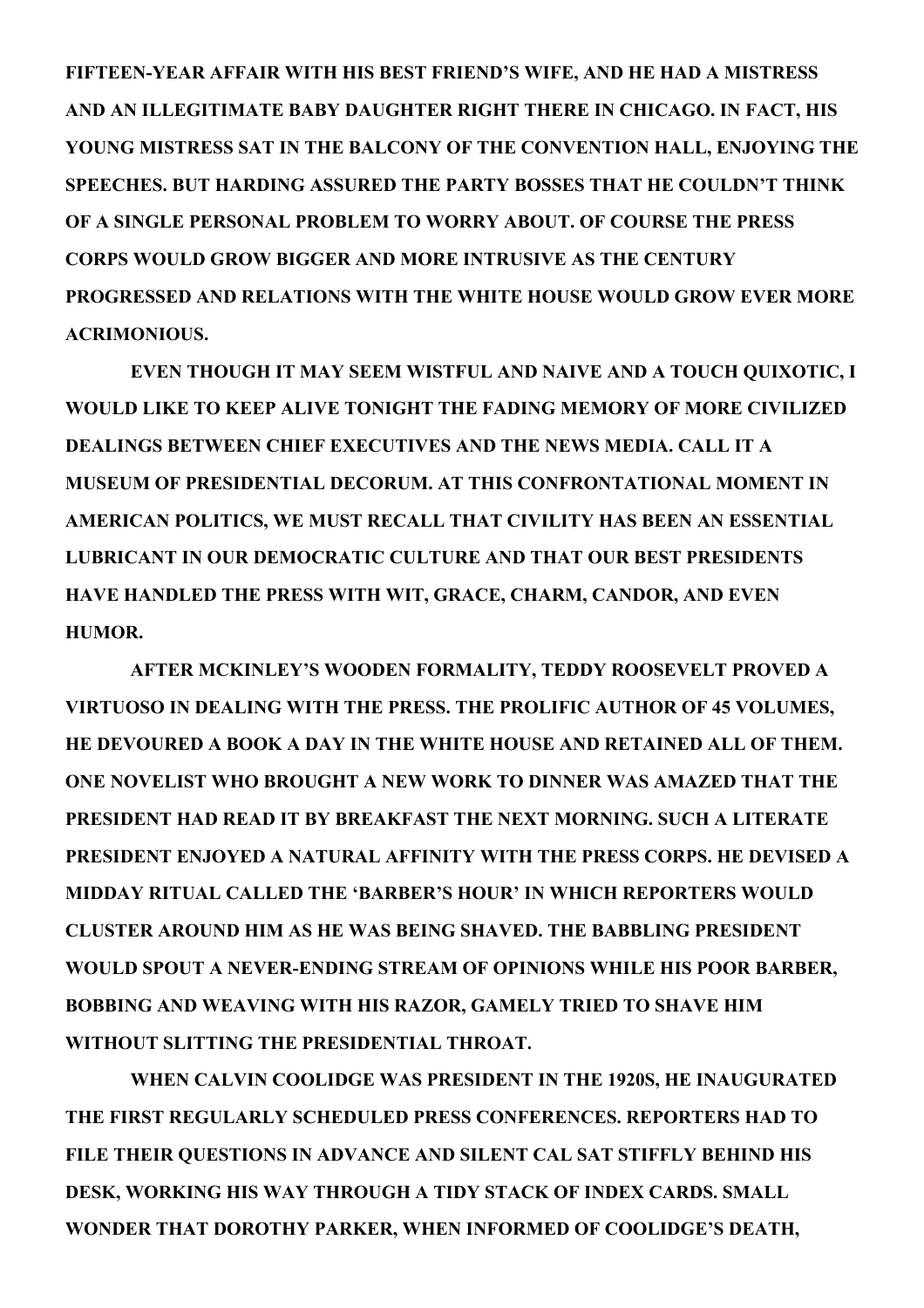**RETORTED, "HOW DO THEY KNOW?" PRESS RELATIONS ONLY WORSENED WITH COOLIDGE'S SUCCESSOR, HERBERT HOOVER. MIRED IN THE GREAT DEPRESSION AND HIS OWN PERSONAL GLOOM—EVEN HIS OWN SECRETARY OF STATE BEMOANED THAT CHATTING WITH HOOVER WAS LIKE "SITTING IN A BATH OF INK"—THE PRESIDENT HIRED A HAPLESS PRESS SECRETARY WHO PROVED SO UNPOPULAR THAT ONE REPORTER QUIPPED IT WAS "THE FIRST KNOWN INSTANCE OF A RAT** *JOINING* **A SINKING SHIP."**

 **WHEN FRANKLIN ROOSEVELT CAME INTO OFFICE, HE SWEPT AWAY RESTRICTIVE RULES AND TREATED REPORTERS, LO AND BEHOLD, LIKE GROWNUPS! "WE'RE NOT GOING TO HAVE ANY MORE WRITTEN QUESTIONS," THE GENIAL PRESIDENT DECLARED AT HIS FIRST PRESS CONFERENCE. "OF COURSE WHILE I CANNOT ANSWER SEVENTY-FIVE OR A HUNDRED QUESTIONS...I SEE NO REASON WHY I SHOULD NOT TALK TO YOU LADIES AND GENTLEMEN OFF THE RECORD." PLEASE NOTE THE LADIES AND GENTLEMEN. THE 125 REPORTERS PACKED INTO THE OVAL OFFICE WERE SO IMPRESSED BY FDR'S CLEAR, STRAIGHTFORWARD RULES THAT THEY GAVE HIM A STANDING OVATION AT THE END—THE FIRST AND UNDOUBTEDLY LAST TIME THAT WOULD EVER HAPPEN.**

 **IN THE END, FDR CONDUCTED NEARLY A THOUSAND PRESS CONFERENCES, NOT TO MENTION THIRTY FIRESIDE CHATS, AND EVEN ELEANOR ROOSEVELT HELD HER OWN PRESS CONFERENCES, WHERE SHE INVITED ONLY FEMALE REPORTERS. THIS PROVED A TREMENDOUS BOON TO WOMEN JOURNALISTS ACROSS THE COUNTRY SINCE EVEN THE MOST HIDEBOUND PUBLISHERS WERE NOW FORCED TO HIRE THEM.**

 **OF COURSE, WHEN IT CAME TO WIT AND CHARM, JOHN F. KENNEDY PROBABLY RETIRED THE PRIZE. HIS MEMORY REMINDS US HOW FAR A LITTLE SELF-DEPRECATING HUMOR CAN GO. REMEMBER MODESTY? WHEN A SMALL BOY ASKED KENNEDY HOW HE BECAME A WAR HERO, HE REPLIED, "IT WAS ABSOLUTELY INVOLUNTARY. THEY SANK MY BOAT." IN 1958 THEN SENATOR KENNEDY WAS BEING TOUTED AS A PRESIDENTIAL HOPEFUL, BUT HE WAS SHADOWED BY SCURRILOUS RUMORS THAT HIS RICH FATHER WOULD BUY THE RACE. SO AT THE GRIDIRON CLUB DINNER, JFK DREW A SLIP OF PAPER FROM HIS POCKET AND PROUDLY ANNOUNCED THAT HE HAD A TELEGRAM FROM HIS**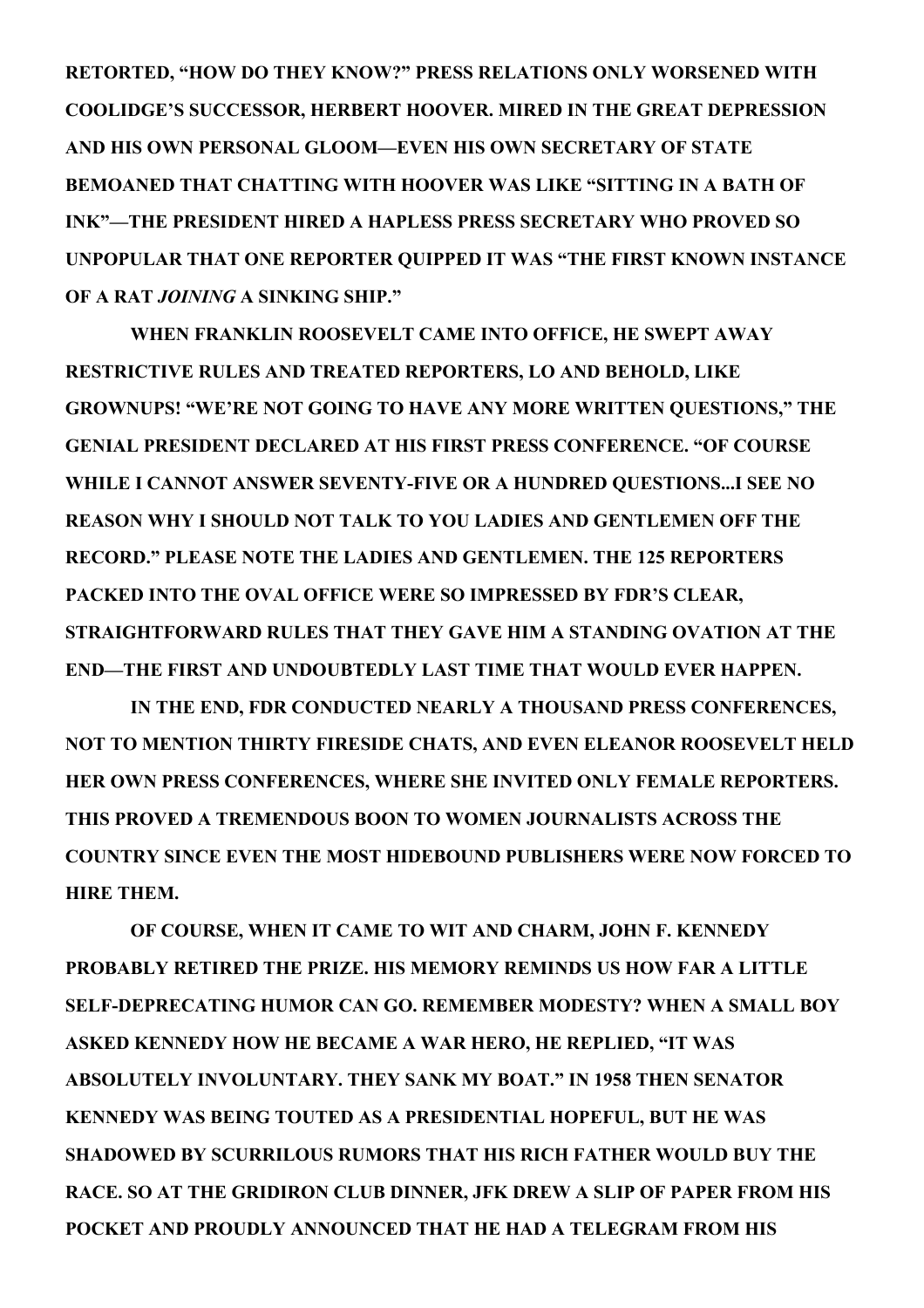**"GENEROUS DADDY." HE READ ALOUD: "DEAR JACK, DON'T BUY A SINGLE VOTE MORE THAN IS NECESSARY. I'LL BE DAMNED IF I'M GOING TO PAY FOR A LANDSLIDE." THE PRESS WAS ENTHRALLED. WHEN JFK HELD HIS FIRST TELEVISED PRESS CONFERENCE IN JANUARY 1961, 60 MILLION CAPTIVATED VIEWERS WERE GLUED TO THEIR TV SETS, A RECORD ONLY ECLIPSED BY THE SEVENTY MILLION WHO WATCHED THE BEATLES DEBUT ON THE ED SULLIVAN SHOW THREE YEARS LATER. I OFTEN WONDER WHAT THE BEATLES' POLL NUMBERS WOULD HAVE LOOKED LIKE IN IOWA AND NEW HAMPSHIRE IN THAT PRESIDENTIAL YEAR.** 

 **RONALD REAGAN WAS A NO LESS SUNNY PERSONALITY AND A PAST MASTER OF MEDIA RELATIONS. WHEN HE BECAME PRESIDENT, HE SAID, "I THINK THAT MOST OF THE TIME THE OVERWHELMING MAJORITY OF REPORTERS DO A FINE JOB, AND AS A FORMER REPORTER...I KNOW JUST HOW TOUGH THEIR JOB CAN BE." NEVERTHELESS, REAGAN HAD A SOMETIMES BUMPY RELATIONSHIP WITH THE PRESS. THEN ON MARCH 30, 1981, HE WAS SHOT AND NEARLY KILLED OUTSIDE THIS VERY HOTEL, THE WASHINGTON HILTON, AS HE WAS ABOUT TO DUCK INTO HIS LIMOUSINE. A BULLET LODGED WITHIN AN INCH OF HIS HEART. REAGAN WAS SCHEDULED TO SPEAK, YES, AT THE WHITE HOUSE CORRESPONDENTS' DINNER, SO HE TELEPHONED IN THIS LINE INSTEAD: "IF I COULD GIVE YOU JUST ONE LITTLE BIT OF ADVICE, WHEN SOMEBODY TELLS YOU TO GET INTO A CAR QUICK, DO IT." THAT WAS A TOUCH OF CLASS THAT HAS BEEN SORELY MISSING IN OUR POLITICAL CULTURE IN RECENT YEARS. IT WAS A SUBTLE REMINDER THAT, WHETHER REPUBLICANS OR DEMOCRATS, WE ARE ALL BONA FIDE MEMBERS OF TEAM U.S.A. AND NOT MEMBERS OF ENEMY CAMPS.**

 **OKAY, I KNOW I'M WALLOWING IN NOSTALGIA AND IGNORING LESS SAVORY MOMENTS OF THESE AND OTHER PRESIDENTS. RICHARD NIXON FORCED HIMSELF TO GO TO DINNERS LIKE THIS, WHERE HE HAD TO HOBNOB WITH REPORTERS WHO'D JUST WRITTEN EXPOSES ABOUT HIM. IN THE SPRING OF 1971, HE FOLLOWED THE ADVICE OF PRESS SECRETARY RON ZIEGLER AND DECIDED TO 'PLAY THE GOOD SPORT' AT THE WHITE HOUSE CORRESPONDENTS DINNER. HIS GESTURE DID NOT IMPRESS THE NEWS MEDIA. AFTER HIS NEXT PRESS CONFERENCE, NIXON GRUMBLED PRIVATELY, "THE REPORTERS WERE CONSIDERABLY MORE BAD-MANNERED AND VICIOUS THAN USUAL. THIS BEARS OUT MY THEORY THAT**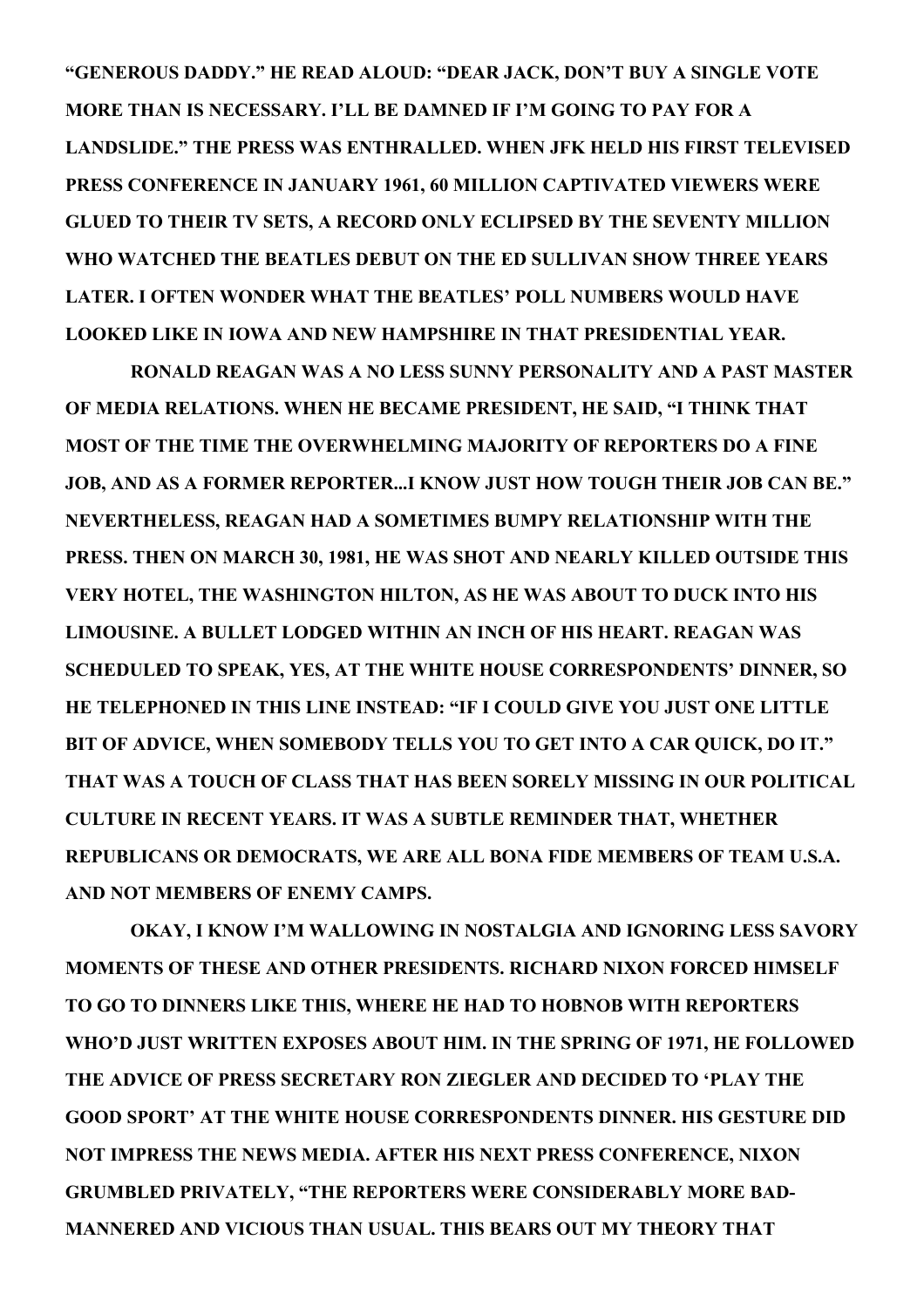**TREATING THEM WITH CONSIDERABLY MORE CONTEMPT IS...A MORE PRODUCTIVE POLICY."**

 **WHEN NIXON HOSTED A PARTY FOR P.O.W. FAMILIES AND FELT BATHED IN FEMALE ADORATION, HE THOUGHT HIS MASCULINE APPEAL INSUFFICIENTLY ACKNOWLEDGED BY THE PRESS COVERAGE. "THAT'S WHAT THE GODDAMN NEW YORK TIMES AND WASHINGTON POST SHOULD BE WRITING ABOUT," HE GROUSED. "I'M GOING TO KICK THEIR ASSES AROUND THE BLOCK." SUCH PRESIDENTIAL ELOQUENCE. SHALL WE EVER SEE ITS LIKE AGAIN? DON'T ANSWER. OF COURSE THE ONE WHO ENDED UP GETTING HIS ASS KICKED AROUND THE BLOCK WAS...YOU KNOW WHO.**

 **YOU KNOW, YOU FOLKS IN THE MEDIA WRITE THE EARLY DRAFTS OF HISTORY AND WE HISTORIANS THE LATER ONES. YOUR WORK GIVES FRESHNESS, COLOR, AND IMMEDIACY TO OUR SAGAS. I KNOW HOW EMBATTLED YOU FEEL AT THIS CRITICAL JUNCTURE AS YOU COMBAT THE MISTRUST OF A SIGNIFICANT PORTION OF THE AMERICAN ELECTORATE. I THINK YOU'RE DOING NOBLE WORK TO PRESERVE DEMOCRACY AT A TIME WHEN A RISING TIDE OF MISINFORMATION, MASQUERADING AS NEWS, THREATENS TO MAKE A MOCKERY OF THE FIRST AMENDMENT. THERE ARE SO MANY JOURNALISTIC FAKES AND FORGERIES OUT THERE THAT THE GENUINE ARTICLE BECOMES DEVALUED AND DEBASED. YOU MUST ALSO DEAL WITH A PERVASIVE WORLD OF SOCIAL MEDIA RIFE WITH SELF-APPOINTED PUNDITS WHO SEARCH OUT NEWS OUTLETS THAT ONLY STRENGTHEN THEIR PRECONCEIVED VIEWS.**

 **STILL, THIS IS AS GOOD A TIME AS ANY TO TAKE STOCK AND REDEDICATE YOURSELF TO THE HIGHEST STANDARDS OF ACCURACY AND INTEGRITY. DONALD J. TRUMP IS NOT THE FIRST AND WON'T BE THE LAST AMERICAN PRESIDENT TO CREATE JITTERS ABOUT THE FIRST AMENDMENT. SO BE HUMBLE, BE SKEPTICAL, AND BEWARE OF BEING INFECTED BY SOME OF THE VERY THINGS YOU'RE FIGHTING AGAINST. THE PRESS IS A POWERFUL WEAPON THAT MUST ALWAYS BE FIRED WITH RELUCTANCE AND AIMED WITH PRECISION. WARREN BUFFETT HAS A HANDY SAYING: ALWAYS TAKE THE HIGH ROAD, IT'S FAR LESS CROWDED THERE. AND SOME DAYS IN WASHINGTON, LET'S FACE IT, A POLITICIAN CAN SAIL ALONG THAT UPPER ROADWAY FOR HOURS WITHOUT SPOTTING ANOTHER CAR.**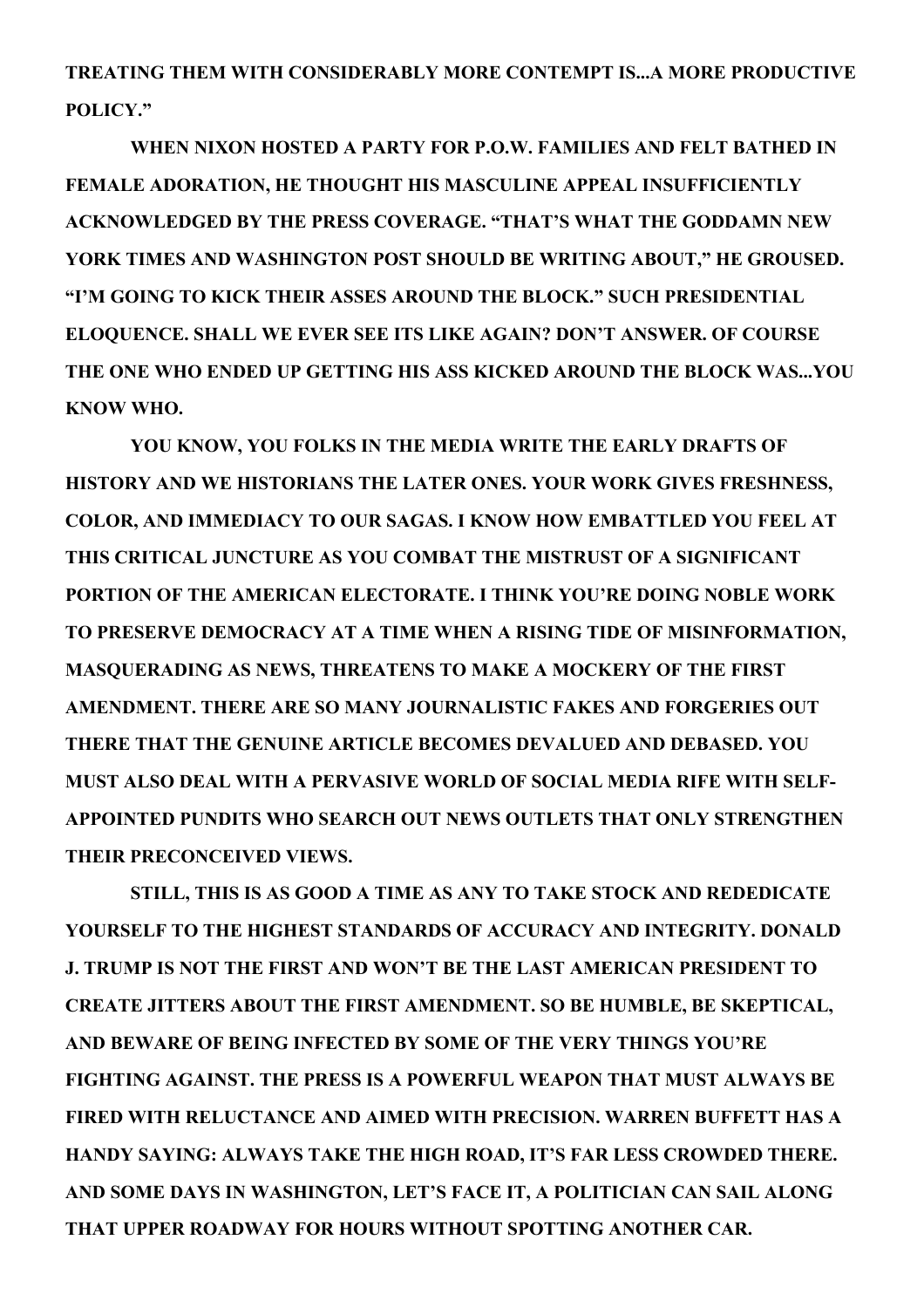**YOU FOLKS SHOULD ALWAYS REMEMBER THAT YOU ARE HEIRS TO A GRAND CRUSADING TRADITION THAT DATES BACK TO IDA B. WELLS EXPOSING THE HORRORS OF LYNCHING; JACOB RIIS THE MISERY OF MANHATTAN SLUMS; LINCOLN STEFFENS MUNICIPAL CORRUPTION; IDA TARBELL THE MACHINATIONS OF STANDARD OIL; UPTON SINCLAIR THE SCANDALOUS MEAT PACKING INDUSTRY; RACHEL CARSON THE DANGERS OF PESTICIDES; WOODWARD AND BERNSTEIN EXPOSING WATERGATE; AND THE NEW YORK TIMES AND WASHINGTON POST PUBLISHING THE PENTAGON PAPERS. THIS IS A GLORIOUS TRADITION, YOU FOLKS ARE PART OF IT, AND WE CAN'T HAVE POLITICIANS TRAMPLING ON IT WITH IMPUNITY. H.L. MENCKEN ONCE WARNED OF A POLITICAL SYSTEM THAT WOULD "KEEP THE POPULACE ALARMED...BY MENACING IT WITH AN ENDLESS SERIES OF HOBGOBLINS, ALL OF THEM IMAGINARY." WE SIMPLY CANNOT ALLOW THE PRESS TO BECOME AN IMAGINARY HOBGOBLIN FOR POLITICAL GAIN.**

 **THE THING THAT TROUBLES ME MOST AT THE MOMENT IS THE SUSTAINED ASSAULT ON TRUTH, OR AT LEAST A CAVALIER DISREGARD OF IT, BOTH HERE AND BY AUTOCRATIC REGIMES ABROAD. AS JOHN ADAMS SAID, "FACTS ARE STUBBORN THINGS" AND OUR WISHES CANNOT ALTER THEM. FACTS ARE THE FOOT SOLDIERS OF OUR RESPECTIVE PROFESSIONS, THEY DO THE HARD MARCHING AND SHOULD WEAR NO IDEOLOGICAL COLORING. WITHOUT THE FACTS, WE CANNOT HAVE AGREEMENT IN OUR BADLY DIVIDED NATION; MORE IMPORTANTLY, WITHOUT THE FACTS WE CANNOT HAVE AN HONEST** *DIS***AGREEMENT. I APPLAUD ANY PRESIDENT WHO ASPIRES TO THE NOBEL PRIZE FOR PEACE, BUT WE DON'T WANT ONE IN THE RUNNING FOR THE NOBEL PRIZE IN FICTION.**

 **ULYSSES S. GRANT WASN'T A FLAWLESS PRESIDENT, BUT HE WAS A STICKLER FOR THE TRUTH. ONE DAY IN THE WHITE HOUSE GRANT WAS BUSY WHEN A STRANGER CALLED. KNOWING GRANT WAS OCCUPIED, AN AIDE INFORMED THE USHER, "TELL THE GENTLEMAN THAT THE PRESIDENT IS OUT." OVERHEARING THIS, GRANT GREW OUTRAGED. "NO, DON'T TELL HIM THAT," HE SAID. "TELL HIM I AM ENGAGED AND MUST BE EXCUSED. I NEVER LIE FOR MYSELF AND DO NOT WANT ANYBODY TO LIE FOR ME." THAT'S A POWERFUL EXAMPLE THAT ALL PRESIDENTS SHOULD EMULATE.**

 **YOU KNOW, WE'VE SEEN PAST ADMINISTRATIONS THREATEN THE PRESS**